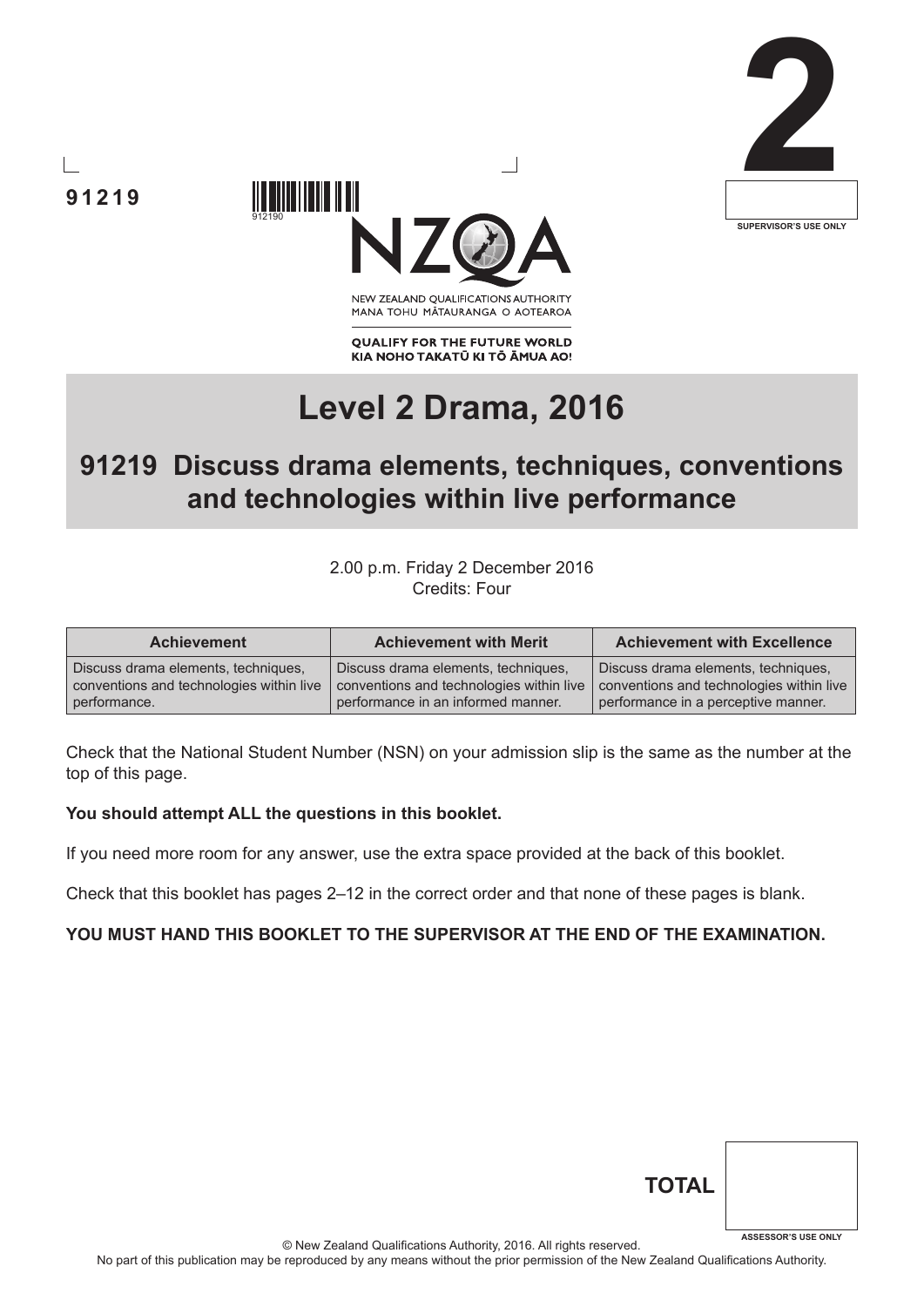2

#### **QUESTION ONE: COMMUNICATION OF A THEME OR IDEA**

To answer this question, refer to a drama (either devised or scripted) **you performed in** this year.

Title of the performance: Brief summary of the action:

(a) Describe an important theme or idea communicated to the audience through the performance.

(b) Explain how a character communicated this theme or idea. Give specific details of what the character did or said in the performance to support your answer.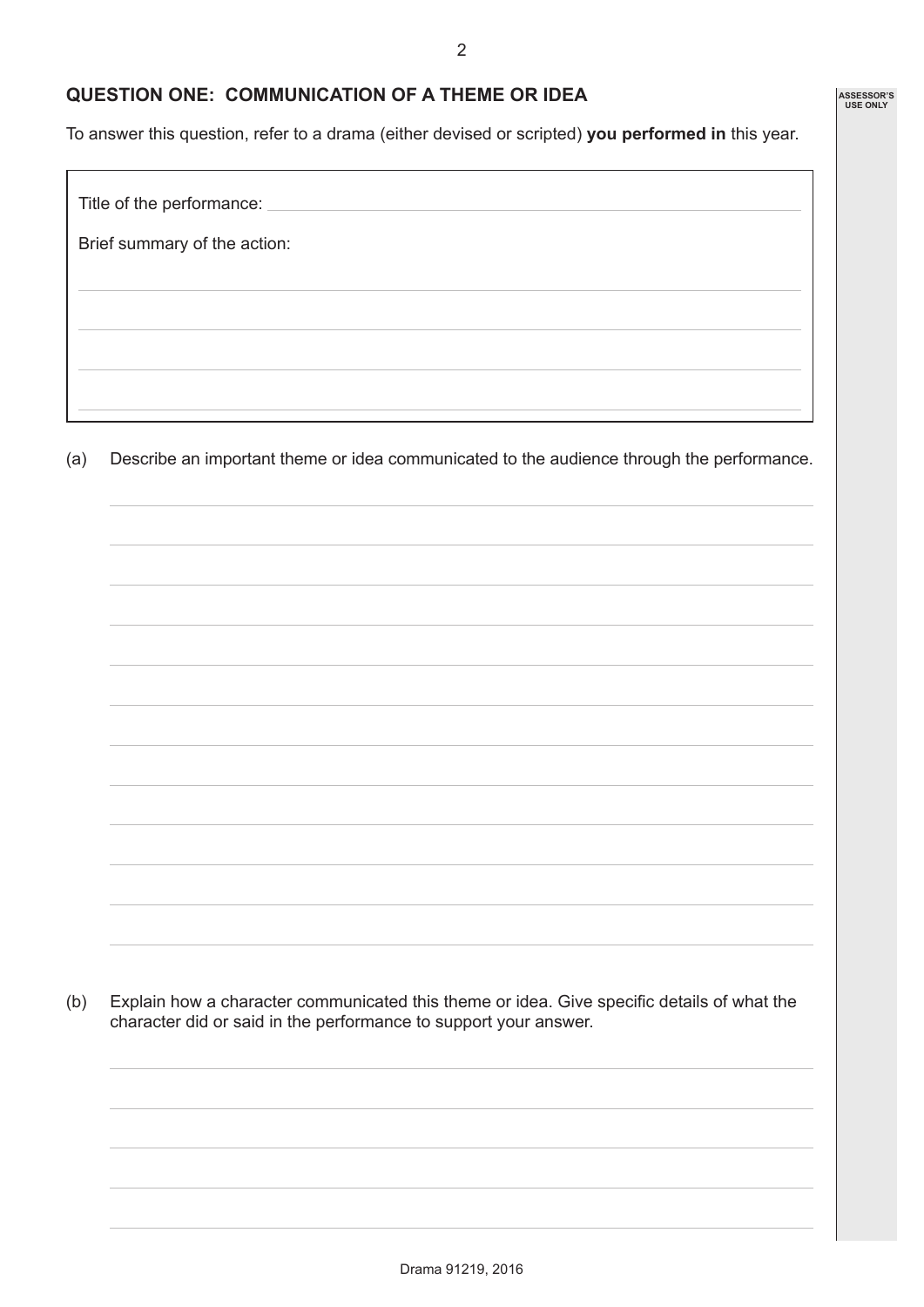| <u> 1989 - Johann Stoff, amerikansk politiker (* 1989)</u> |  |
|------------------------------------------------------------|--|
|                                                            |  |
|                                                            |  |
|                                                            |  |
|                                                            |  |
|                                                            |  |
|                                                            |  |
|                                                            |  |
|                                                            |  |
|                                                            |  |
|                                                            |  |
|                                                            |  |
|                                                            |  |
|                                                            |  |
|                                                            |  |
|                                                            |  |
|                                                            |  |
|                                                            |  |
|                                                            |  |
|                                                            |  |
|                                                            |  |
|                                                            |  |
|                                                            |  |
|                                                            |  |

- (c) Discuss how the theme or idea communicated in the performance is relevant to you as an individual. You could consider one of the following:
	- your own values and attitudes compared to those communicated in the performance
	- how you behave in similar situations to those shown in the performance
	- the differences between values of the time and place in which you live compared with those of the performance.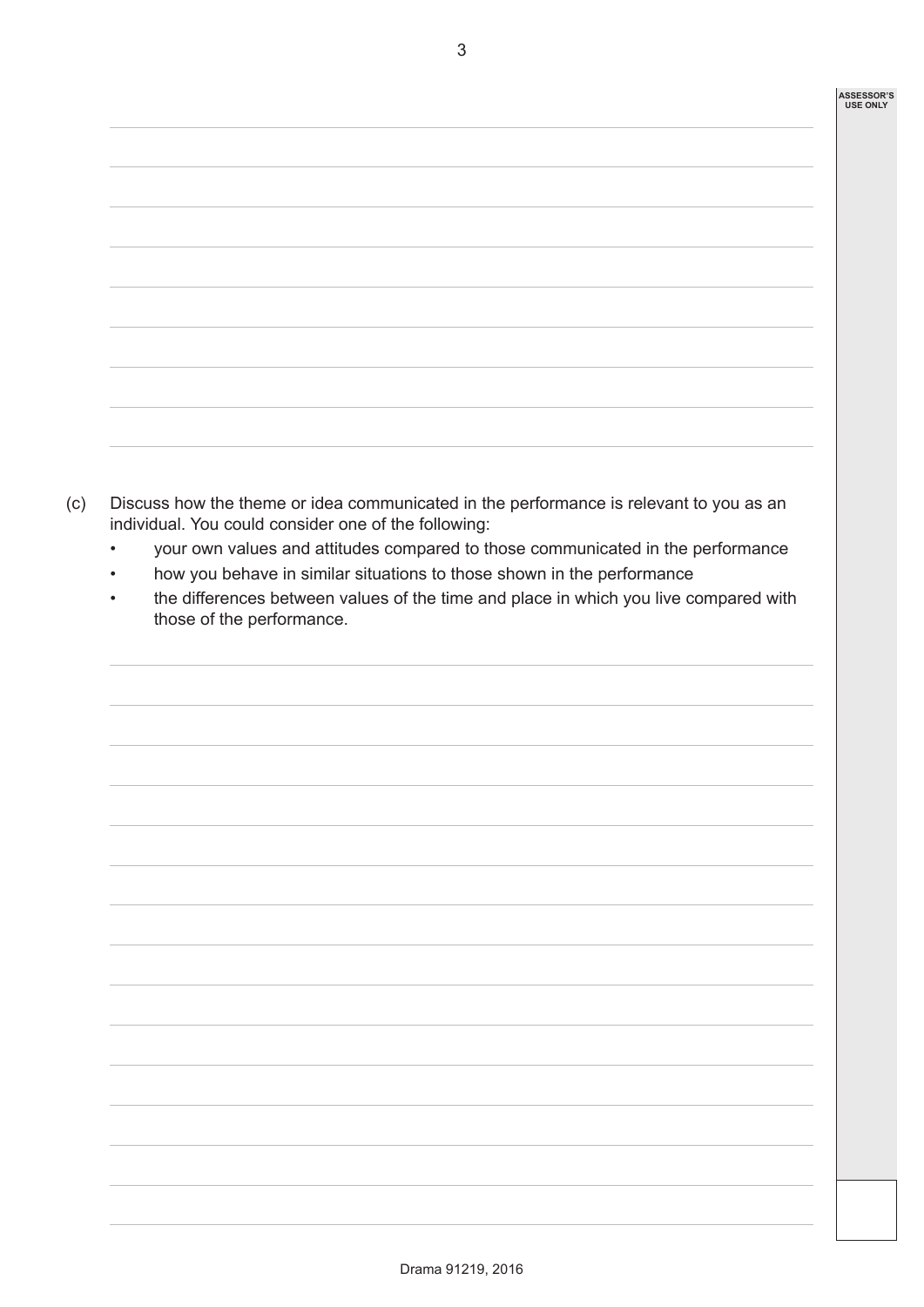To answer Questions Two and Three, refer to a live theatre performance **you have seen** this year.

**ASSESSOR'S USE ONLY**

| Title:                        |  |  |
|-------------------------------|--|--|
|                               |  |  |
| Playwright/theatre company: _ |  |  |
|                               |  |  |

#### **QUESTION TWO: CHARACTER**

(a) (i) Name a key character from the performance you saw, and list important details about them.

| Name:     |  |  |
|-----------|--|--|
| $\bullet$ |  |  |
|           |  |  |
| $\bullet$ |  |  |
|           |  |  |
| ٠         |  |  |
|           |  |  |

- (ii) Label TWO points on the line below to represent the status of this key character:
	- at the beginning of the performance
	- at the end of the performance.

For example:

|            | ena | beginning                  |             |
|------------|-----|----------------------------|-------------|
| <b>LOW</b> |     | <b>STATUS OF CHARACTER</b> | <b>HIGH</b> |
|            |     |                            |             |
|            |     |                            |             |
| <b>LOW</b> |     | <b>STATUS OF CHARACTER</b> | <b>HIGH</b> |
|            |     |                            |             |

(b) Explain how the actor used drama techniques of voice, body, movement and / or use of space to communicate the status of the key character when he or she first appeared on stage.

Give specific details from the performance to support your answer.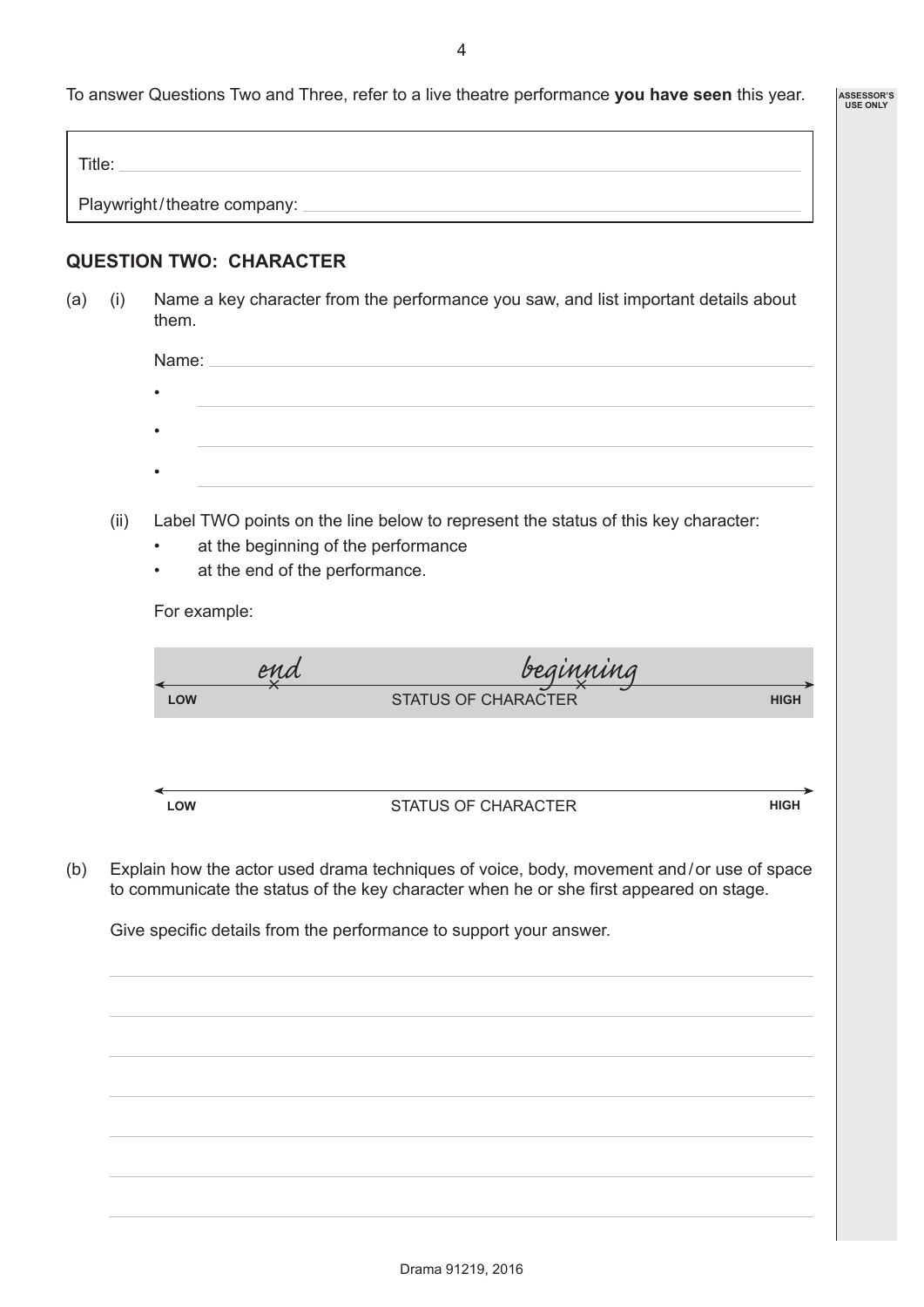#### **ASSESSOR'S USE ONLY**

| ,我们也不能会有什么。""我们的人,我们也不能会有什么?""我们的人,我们也不能会有什么?""我们的人,我们也不能会有什么?""我们的人,我们也不能会有什么?"" |  |
|-----------------------------------------------------------------------------------|--|
|                                                                                   |  |
|                                                                                   |  |
|                                                                                   |  |
|                                                                                   |  |
|                                                                                   |  |
|                                                                                   |  |
|                                                                                   |  |
|                                                                                   |  |
|                                                                                   |  |
|                                                                                   |  |
|                                                                                   |  |
|                                                                                   |  |
|                                                                                   |  |
|                                                                                   |  |
|                                                                                   |  |
|                                                                                   |  |
|                                                                                   |  |
|                                                                                   |  |
|                                                                                   |  |
|                                                                                   |  |
|                                                                                   |  |
|                                                                                   |  |
|                                                                                   |  |
|                                                                                   |  |
| ,我们也不会有什么?""我们的人,我们也不会有什么?""我们的人,我们也不会有什么?""我们的人,我们也不会有什么?""我们的人,我们也不会有什么?""我们的人  |  |
|                                                                                   |  |
|                                                                                   |  |
|                                                                                   |  |
|                                                                                   |  |
|                                                                                   |  |
|                                                                                   |  |
|                                                                                   |  |
|                                                                                   |  |
|                                                                                   |  |
|                                                                                   |  |
|                                                                                   |  |
|                                                                                   |  |
|                                                                                   |  |
|                                                                                   |  |
|                                                                                   |  |
|                                                                                   |  |
|                                                                                   |  |
|                                                                                   |  |
|                                                                                   |  |
|                                                                                   |  |
|                                                                                   |  |
|                                                                                   |  |
|                                                                                   |  |
|                                                                                   |  |
|                                                                                   |  |
|                                                                                   |  |
|                                                                                   |  |
|                                                                                   |  |
|                                                                                   |  |

- (c) Discuss the ideas communicated about status, power, or equality in the performance. You could consider one of the following:
	- how characters used their status
	- events or actions that resulted in a change in status
	- ideas the playwright intended to communicate about power in relationships or in society.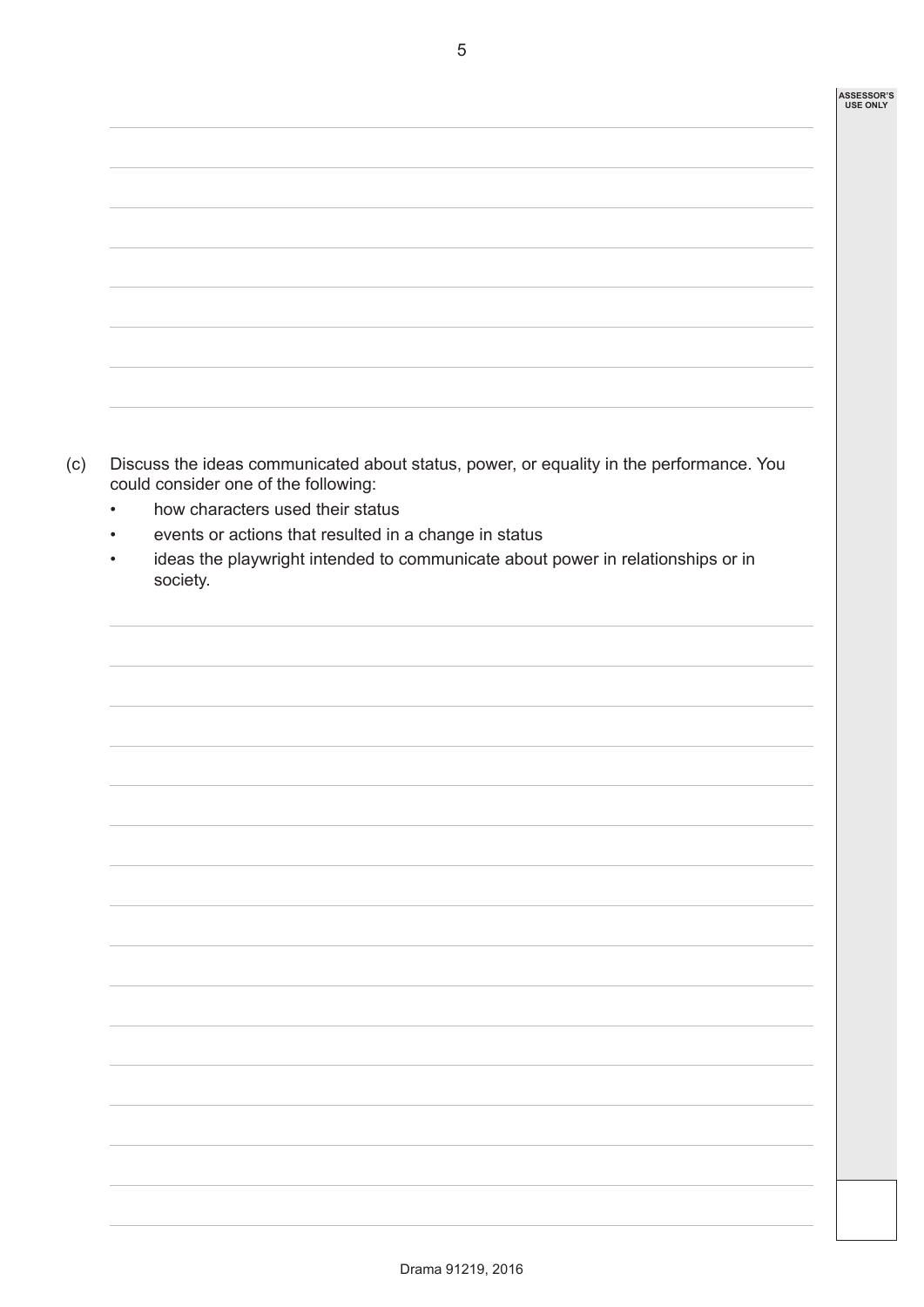**ASSESSOR'S USE ONLY**

### **QUESTION THREE: USE OF COLOUR**

Words that can be used to describe the use of colour in a performance include:

| <b>Bleached</b> | Fluorescent     | Pastel      | <b>Sterile</b> |
|-----------------|-----------------|-------------|----------------|
| <b>Bright</b>   | <b>Metallic</b> | <b>Rich</b> | Vibrant        |
| Cool            | <b>Neutral</b>  | Sombre      | Warm           |
| Contrasting     | Pale            | Sepia       |                |

Name a theatre technology that used colour to communicate ideas in the performance you saw.

(a) Describe the colour(s) used in this technology. You may sketch and make annotations in the space below to support your answer.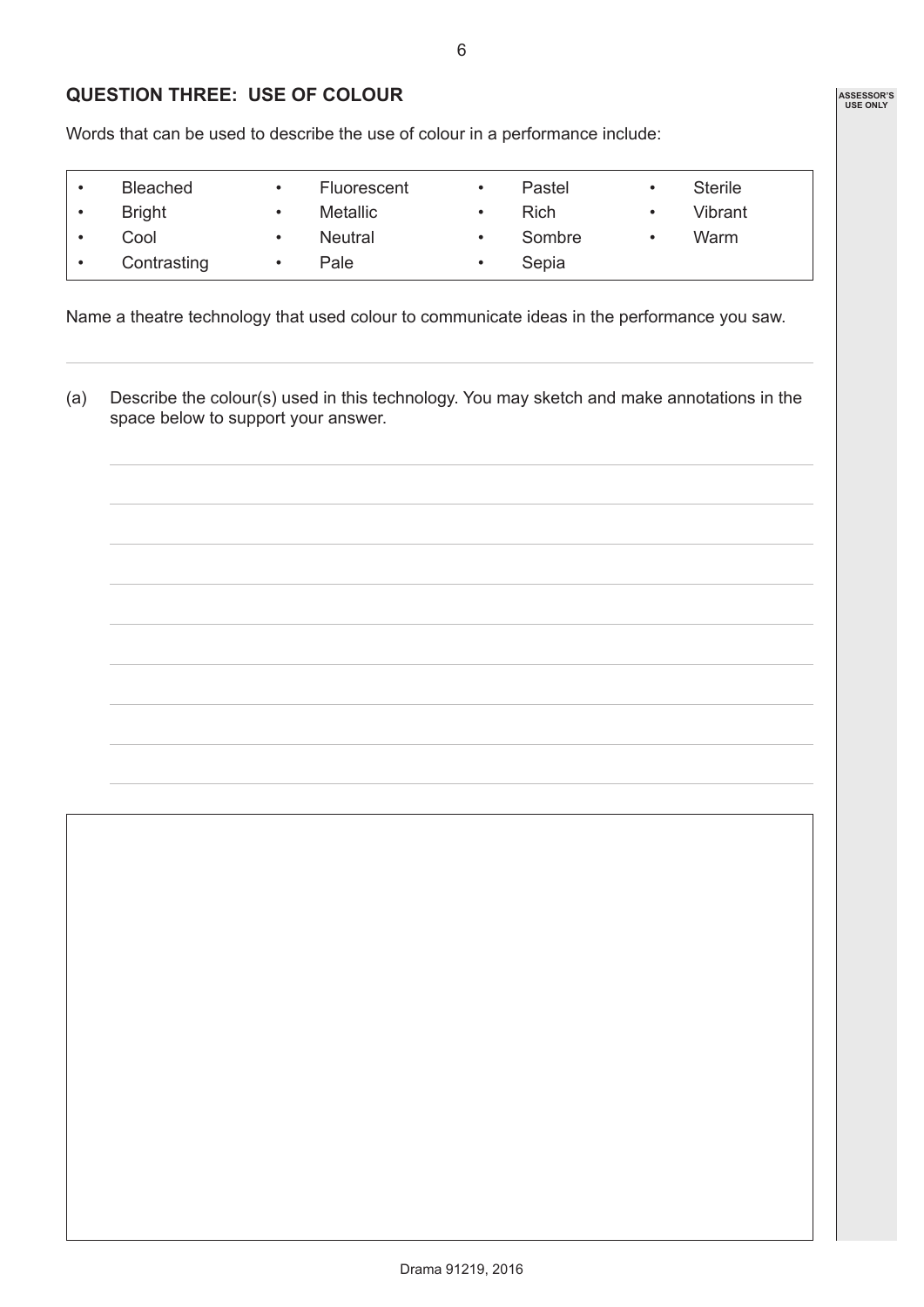- 7
- (b) Explain how this use of colour communicated ideas to the audience about character OR time OR place. Give specific details from the performance to support your answer. **ASSESSOR'S USE ONLY**



- (c) Discuss the effectiveness of the use of colour in the performance as a whole. You could consider one of the following:
	- how colour was used to enhance mood or tension in the performance
	- how colour was used symbolically
	- the overall colour palette or concept.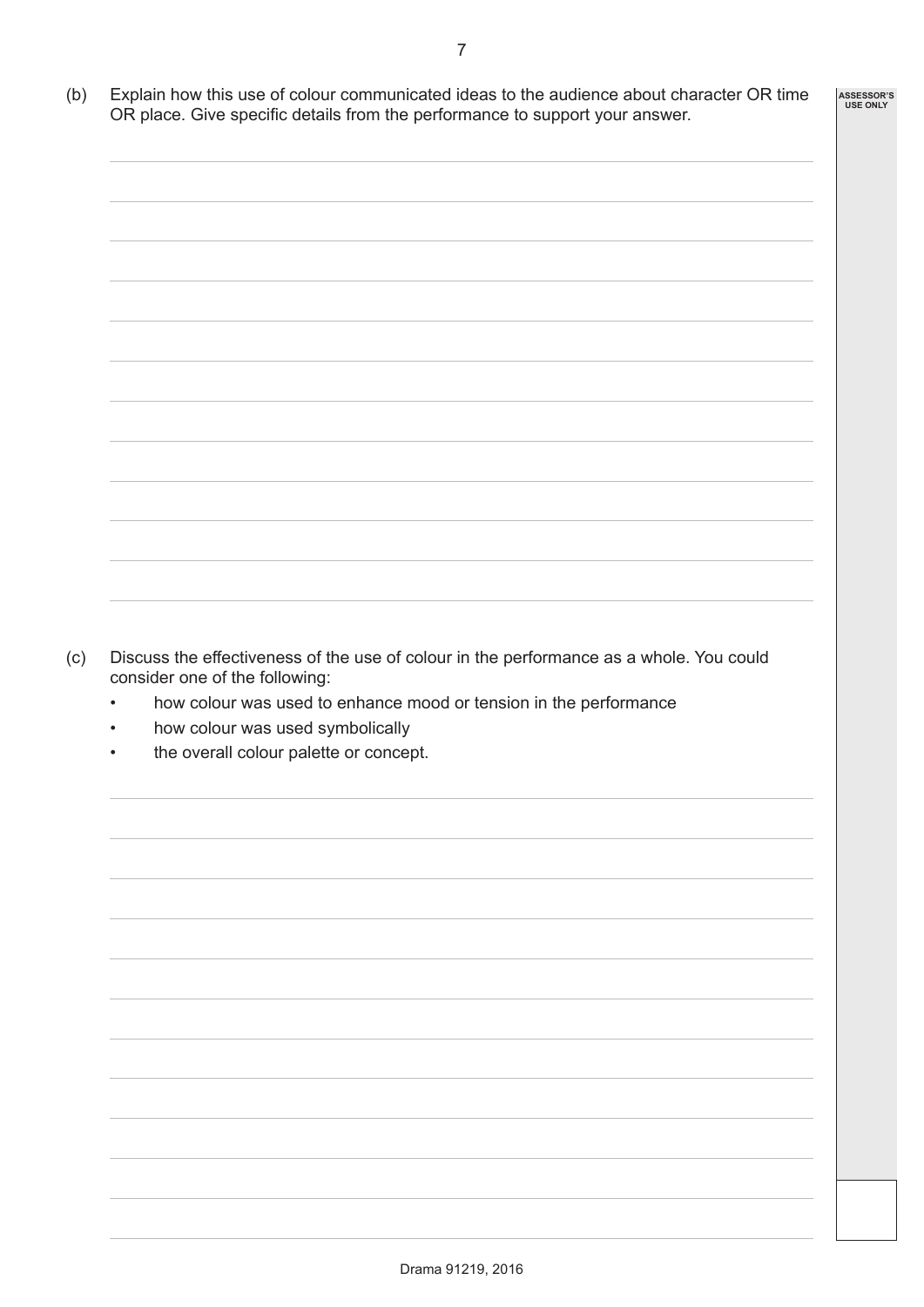|                    |  | Write the question number(s) if applicable. | Extra space if required. |  | ASSESSOR'S<br><b>USE ONLY</b> |
|--------------------|--|---------------------------------------------|--------------------------|--|-------------------------------|
| QUESTION<br>NUMBER |  |                                             |                          |  |                               |
|                    |  |                                             |                          |  |                               |
|                    |  |                                             |                          |  |                               |
|                    |  |                                             |                          |  |                               |
|                    |  |                                             |                          |  |                               |
|                    |  |                                             |                          |  |                               |
|                    |  |                                             |                          |  |                               |
|                    |  |                                             |                          |  |                               |
|                    |  |                                             |                          |  |                               |
|                    |  |                                             |                          |  |                               |
|                    |  |                                             |                          |  |                               |
|                    |  |                                             |                          |  |                               |
|                    |  |                                             |                          |  |                               |
|                    |  |                                             |                          |  |                               |
|                    |  |                                             |                          |  |                               |
|                    |  |                                             |                          |  |                               |
|                    |  |                                             |                          |  |                               |
|                    |  |                                             |                          |  |                               |
|                    |  |                                             |                          |  |                               |
|                    |  |                                             |                          |  |                               |
|                    |  |                                             |                          |  |                               |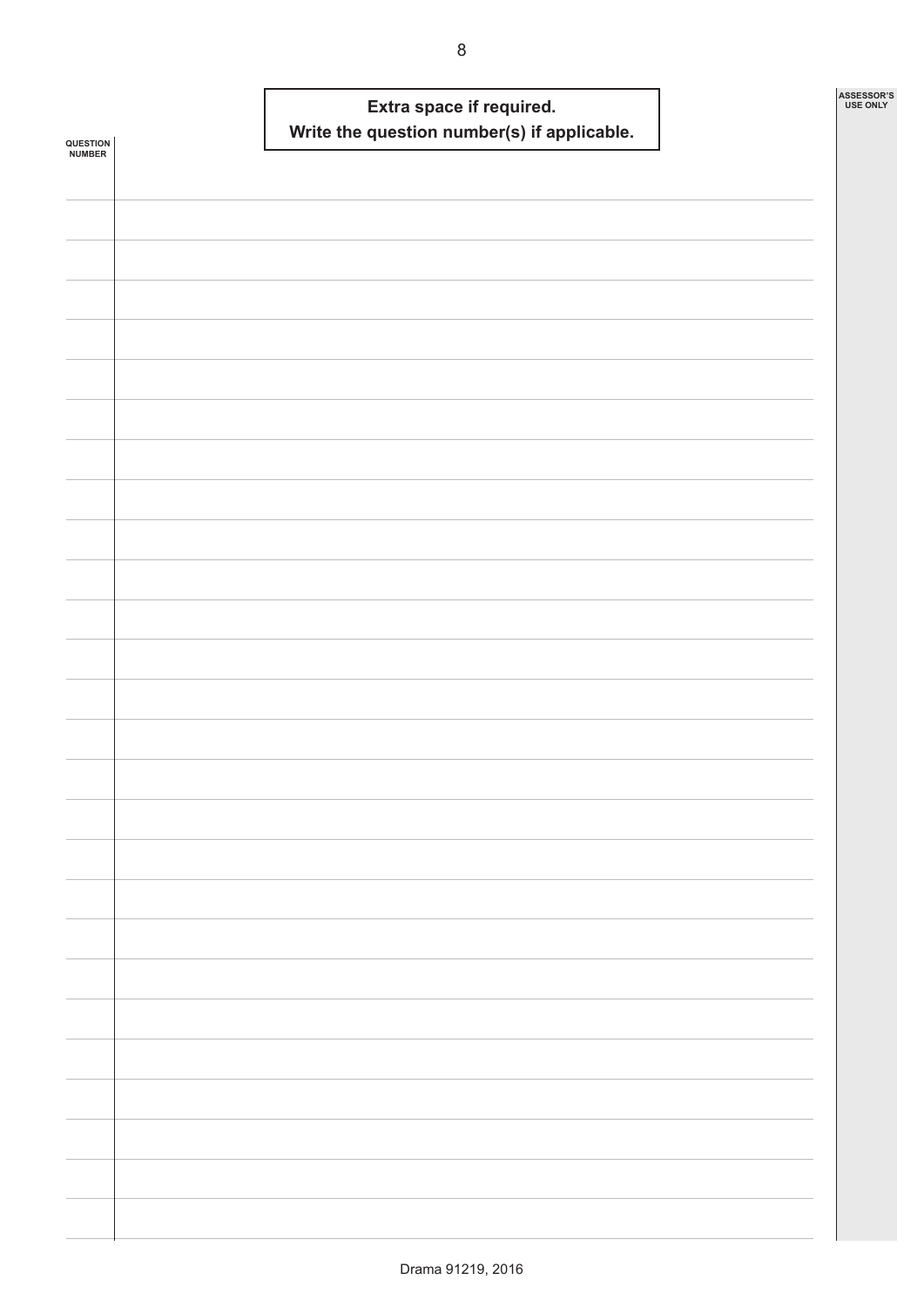|                    |  | Write the question number(s) if applicable. | Extra space if required. |  | ASSESSOR'S<br><b>USE ONLY</b> |
|--------------------|--|---------------------------------------------|--------------------------|--|-------------------------------|
| QUESTION<br>NUMBER |  |                                             |                          |  |                               |
|                    |  |                                             |                          |  |                               |
|                    |  |                                             |                          |  |                               |
|                    |  |                                             |                          |  |                               |
|                    |  |                                             |                          |  |                               |
|                    |  |                                             |                          |  |                               |
|                    |  |                                             |                          |  |                               |
|                    |  |                                             |                          |  |                               |
|                    |  |                                             |                          |  |                               |
|                    |  |                                             |                          |  |                               |
|                    |  |                                             |                          |  |                               |
|                    |  |                                             |                          |  |                               |
|                    |  |                                             |                          |  |                               |
|                    |  |                                             |                          |  |                               |
|                    |  |                                             |                          |  |                               |
|                    |  |                                             |                          |  |                               |
|                    |  |                                             |                          |  |                               |
|                    |  |                                             |                          |  |                               |
|                    |  |                                             |                          |  |                               |
|                    |  |                                             |                          |  |                               |
|                    |  |                                             |                          |  |                               |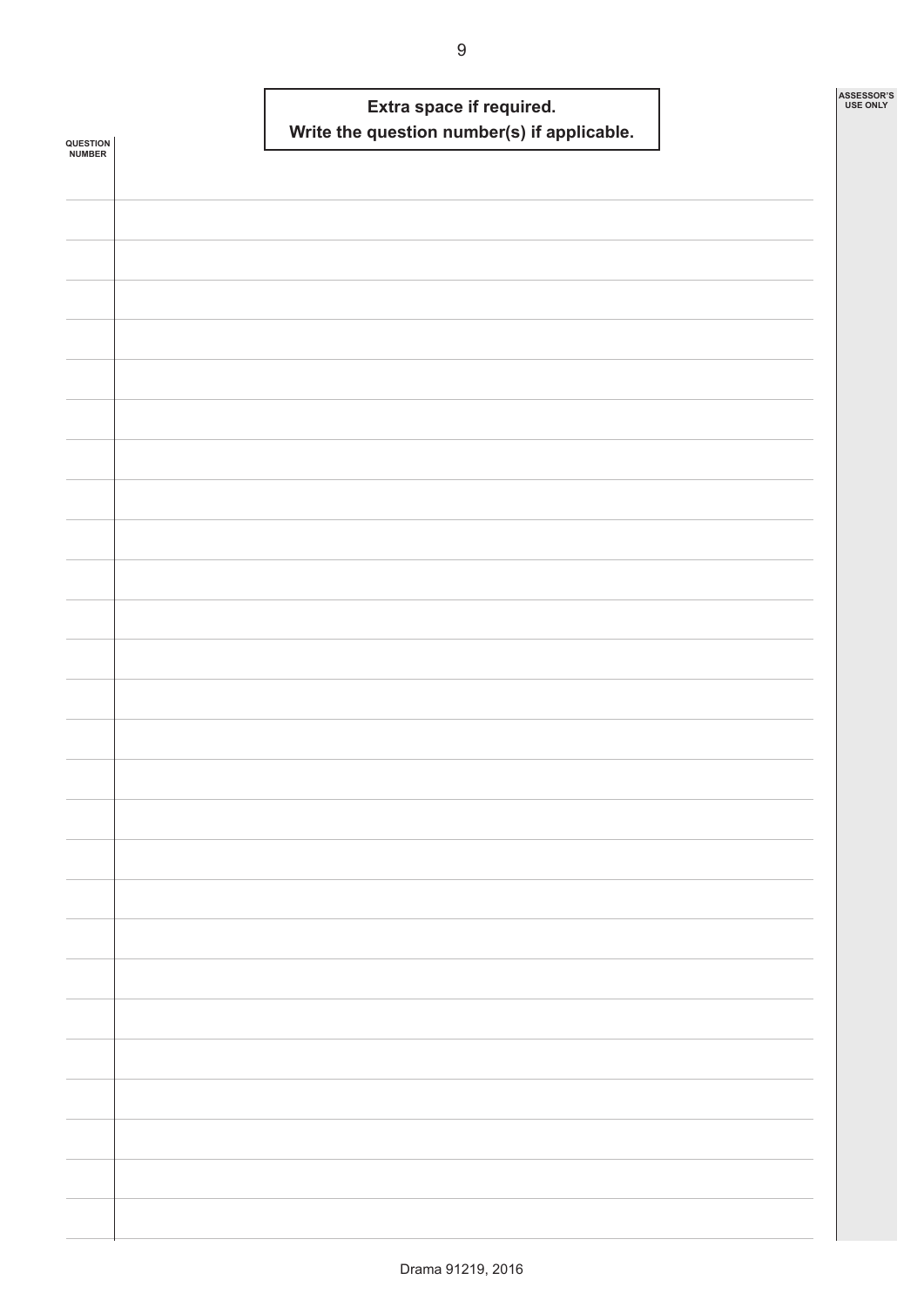| QUESTION<br><b>NUMBER</b> |  | Extra space if required. | Write the question number(s) if applicable. |  | ASSESSOR'S<br><b>USE ONLY</b> |
|---------------------------|--|--------------------------|---------------------------------------------|--|-------------------------------|
|                           |  |                          |                                             |  |                               |
|                           |  |                          |                                             |  |                               |
|                           |  |                          |                                             |  |                               |
|                           |  |                          |                                             |  |                               |
|                           |  |                          |                                             |  |                               |
|                           |  |                          |                                             |  |                               |
|                           |  |                          |                                             |  |                               |
|                           |  |                          |                                             |  |                               |
|                           |  |                          |                                             |  |                               |
|                           |  |                          |                                             |  |                               |
|                           |  |                          |                                             |  |                               |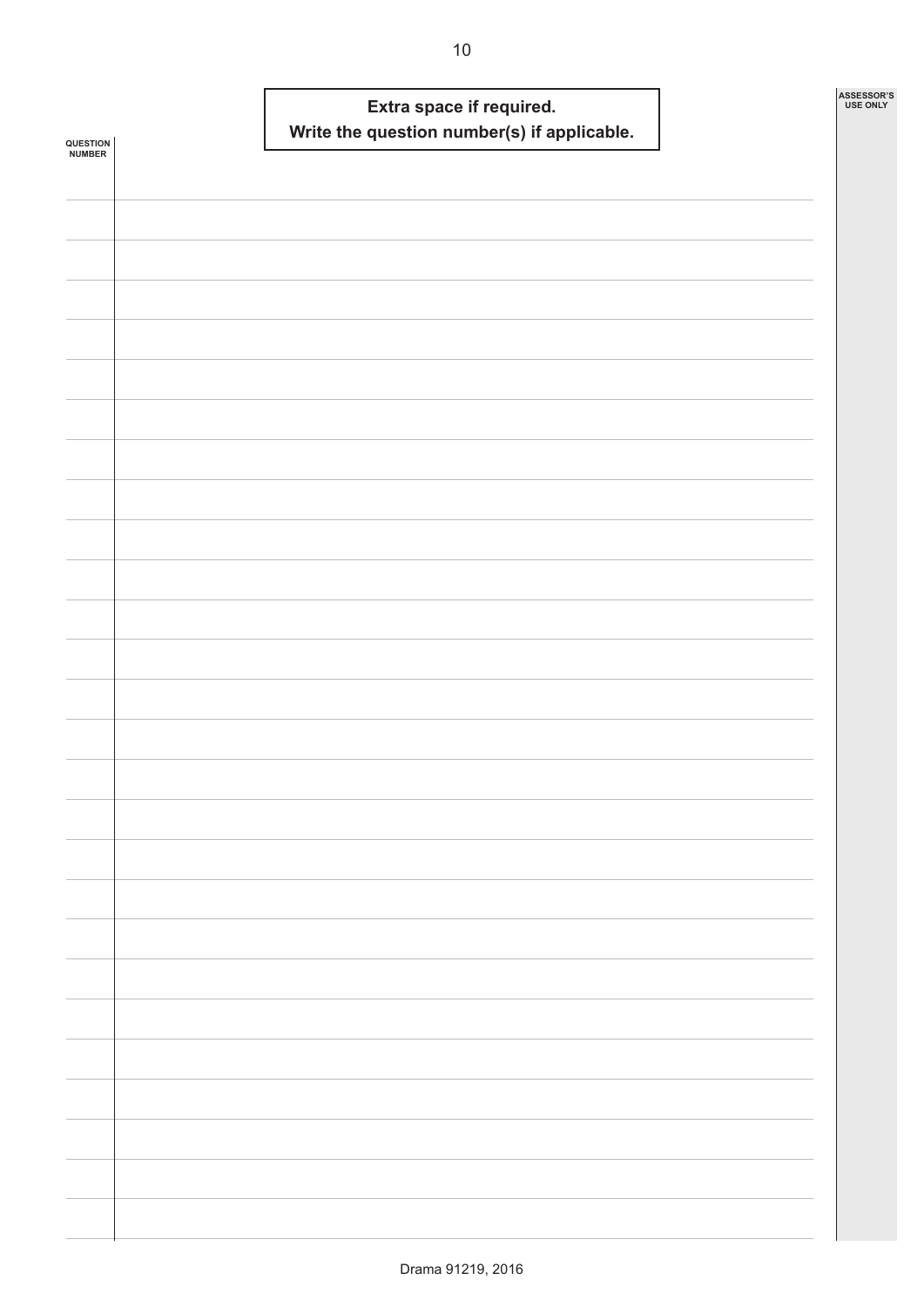| QUESTION<br>NUMBER |  | Extra space if required. | Write the question number(s) if applicable. |  | ASSESSOR'S<br><b>USE ONLY</b> |
|--------------------|--|--------------------------|---------------------------------------------|--|-------------------------------|
|                    |  |                          |                                             |  |                               |
|                    |  |                          |                                             |  |                               |
|                    |  |                          |                                             |  |                               |
|                    |  |                          |                                             |  |                               |
|                    |  |                          |                                             |  |                               |
|                    |  |                          |                                             |  |                               |
|                    |  |                          |                                             |  |                               |
|                    |  |                          |                                             |  |                               |
|                    |  |                          |                                             |  |                               |
|                    |  |                          |                                             |  |                               |
|                    |  |                          |                                             |  |                               |
|                    |  |                          |                                             |  |                               |
|                    |  |                          |                                             |  |                               |
|                    |  |                          |                                             |  |                               |
|                    |  |                          |                                             |  |                               |